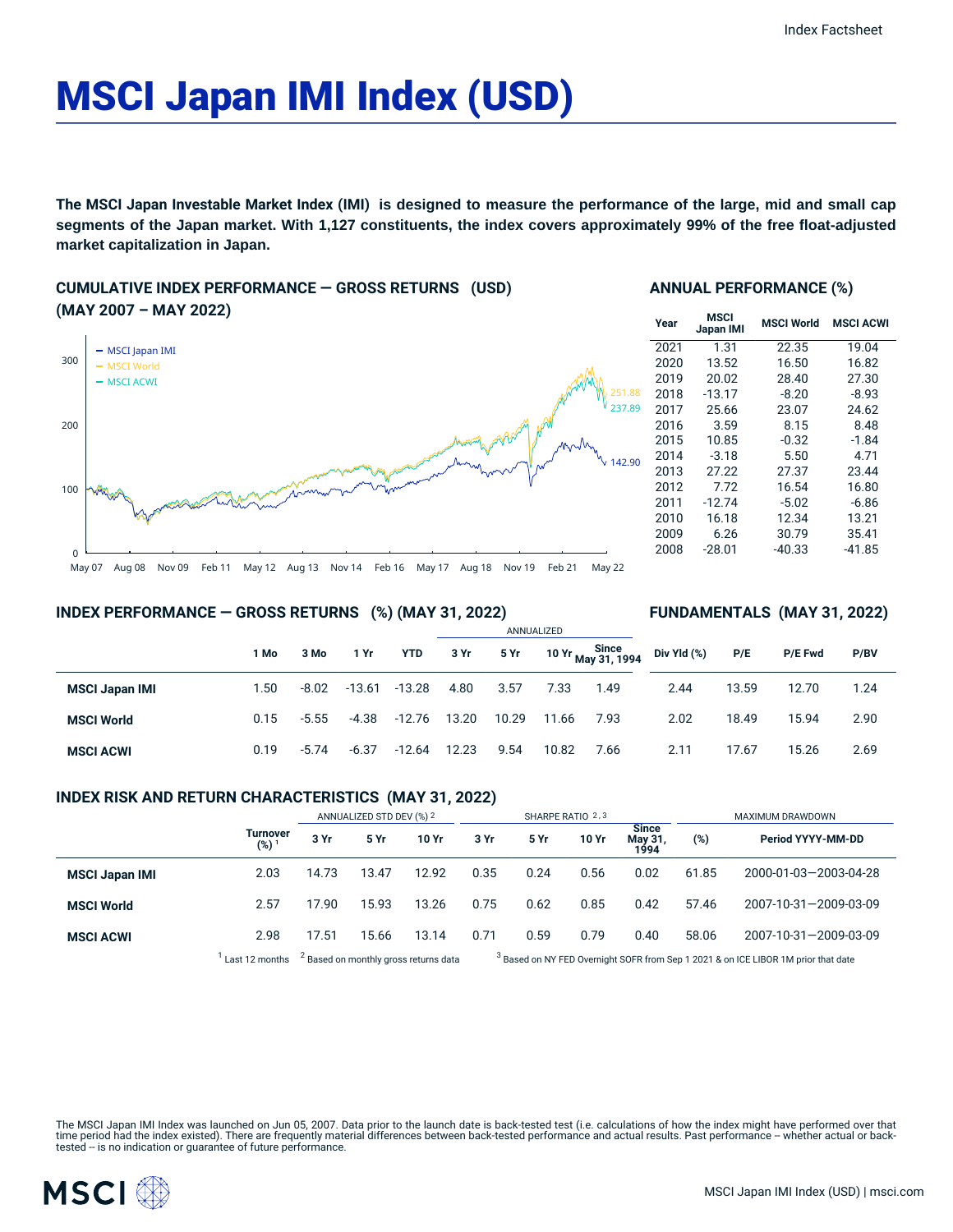#### **INDEX CHARACTERISTICS**

|                     | <b>MSCI Japan IMI</b>         |  |  |
|---------------------|-------------------------------|--|--|
| Number of           | 1.127                         |  |  |
| <b>Constituents</b> |                               |  |  |
|                     | <b>Mkt Cap (USD Millions)</b> |  |  |
| Index               | 4.058.950.50                  |  |  |
| Largest             | 174.966.49                    |  |  |
| <b>Smallest</b>     | 57.95                         |  |  |
| Average             | 3.601.55                      |  |  |
| Median              | 816.91                        |  |  |

### **TOP 10 CONSTITUENTS**

| 127  |                            | <b>Float Adj Mkt</b><br>Cap<br>USD Billions) | <b>Index</b><br>Wt. (%) | <b>Sector</b>      |
|------|----------------------------|----------------------------------------------|-------------------------|--------------------|
|      | <b>TOYOTA MOTOR CORP</b>   | 174.97                                       | 4.31                    | Cons Discr         |
| (ממ  | SONY GROUP CORP            | 118.76                                       | 2.93                    | Cons Discr         |
| .50  | <b>KEYENCE CORP</b>        | 78.03                                        | 1.92                    | Info Tech          |
| .49  | <b>TOKYO ELECTRON</b>      | 68.47                                        | 1.69                    | Info Tech          |
| '.95 | MITSUBISHI UFJ FIN GRP     | 67.80                                        | 1.67                    | <b>Financials</b>  |
| .55  | <b>KDDI</b>                | 56.24                                        | 1.39                    | Comm Srvcs         |
| , 91 | <b>HITACHI</b>             | 50.62                                        | 1.25                    | Industrials        |
|      | SHIN-ETSU CHEMICAL CO      | 50.48                                        | 1.24                    | <b>Materials</b>   |
|      | SOFTBANK GROUP CORP        | 50.43                                        | 1.24                    | <b>Comm Srvcs</b>  |
|      | <b>RECRUIT HOLDINGS CO</b> | 49.93                                        | 1.23                    | <b>Industrials</b> |
|      | Total                      | 765.72                                       | 18.87                   |                    |

## **FACTORS - KEY EXPOSURES THAT DRIVE RISK AND RETURN MSCI FACTOR BOX**



### **SECTOR WEIGHTS**



## **MSCI FaCS VALUE**



MSCI FaCS provides absolute factor exposures relative to a broad global index - MSCI ACWI IMI.

Neutral factor exposure (FaCS = 0) represents MSCI ACWI IMI.